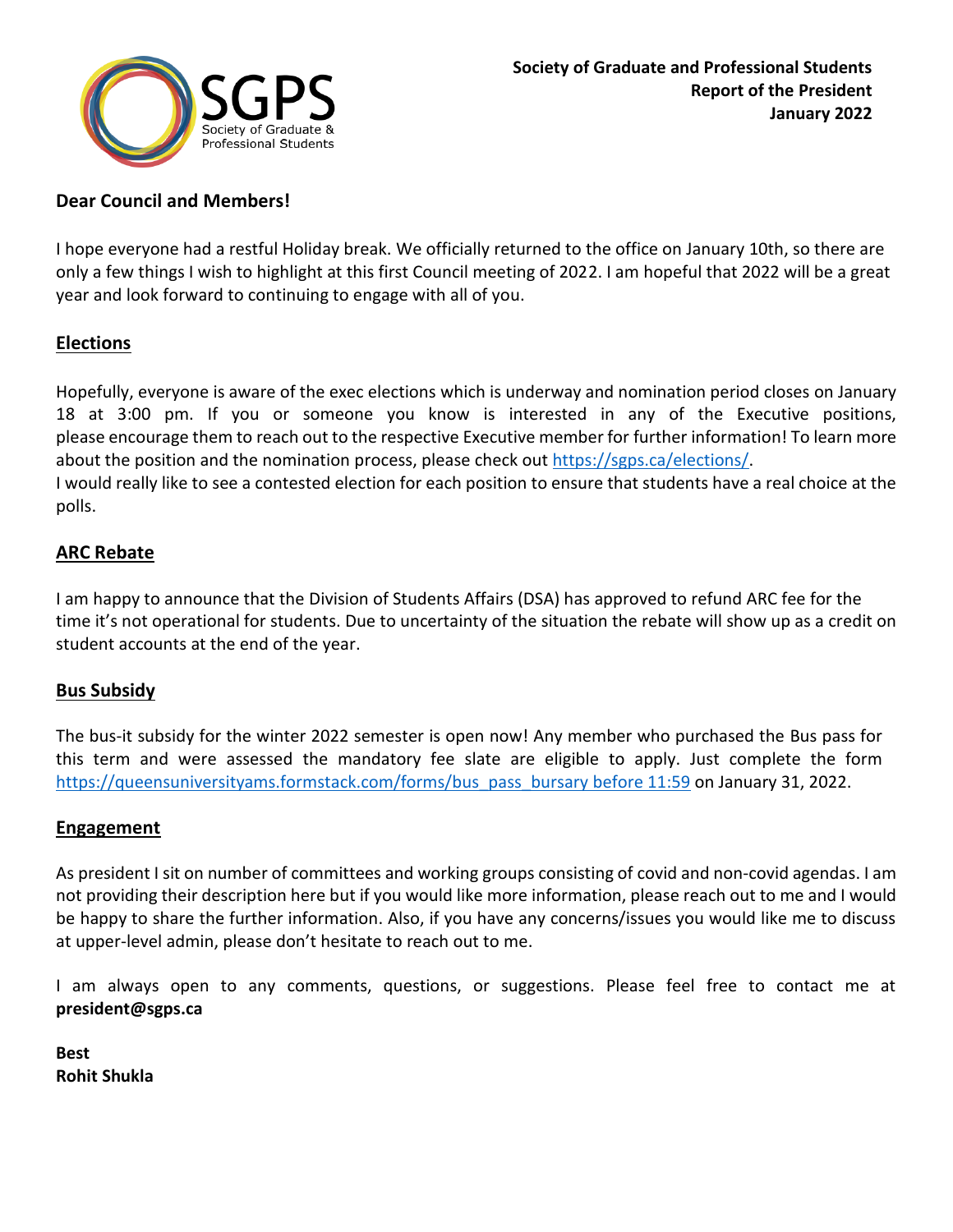

Hello everyone!

Please see the mid term report on how much has been spent from each bursary category

| Bursary name                 | Starting amount | Amount spent Nov/2021 | Amount remaining |
|------------------------------|-----------------|-----------------------|------------------|
| <b>International Student</b> | \$12,000        | \$9200                | \$2800           |
| Bursary                      |                 |                       |                  |
| Dental Bursary               | \$9,500         | \$5598                | \$3902           |
| <b>Emergency Assistance</b>  | \$11,500        | \$2,195.74            | \$9304.26        |
| Bursary                      |                 |                       |                  |
| <b>Activity Bursary</b>      | \$1,500         | \$820                 | \$680            |
| <b>Mental Health Bursary</b> | \$5000          | 0                     | \$5000           |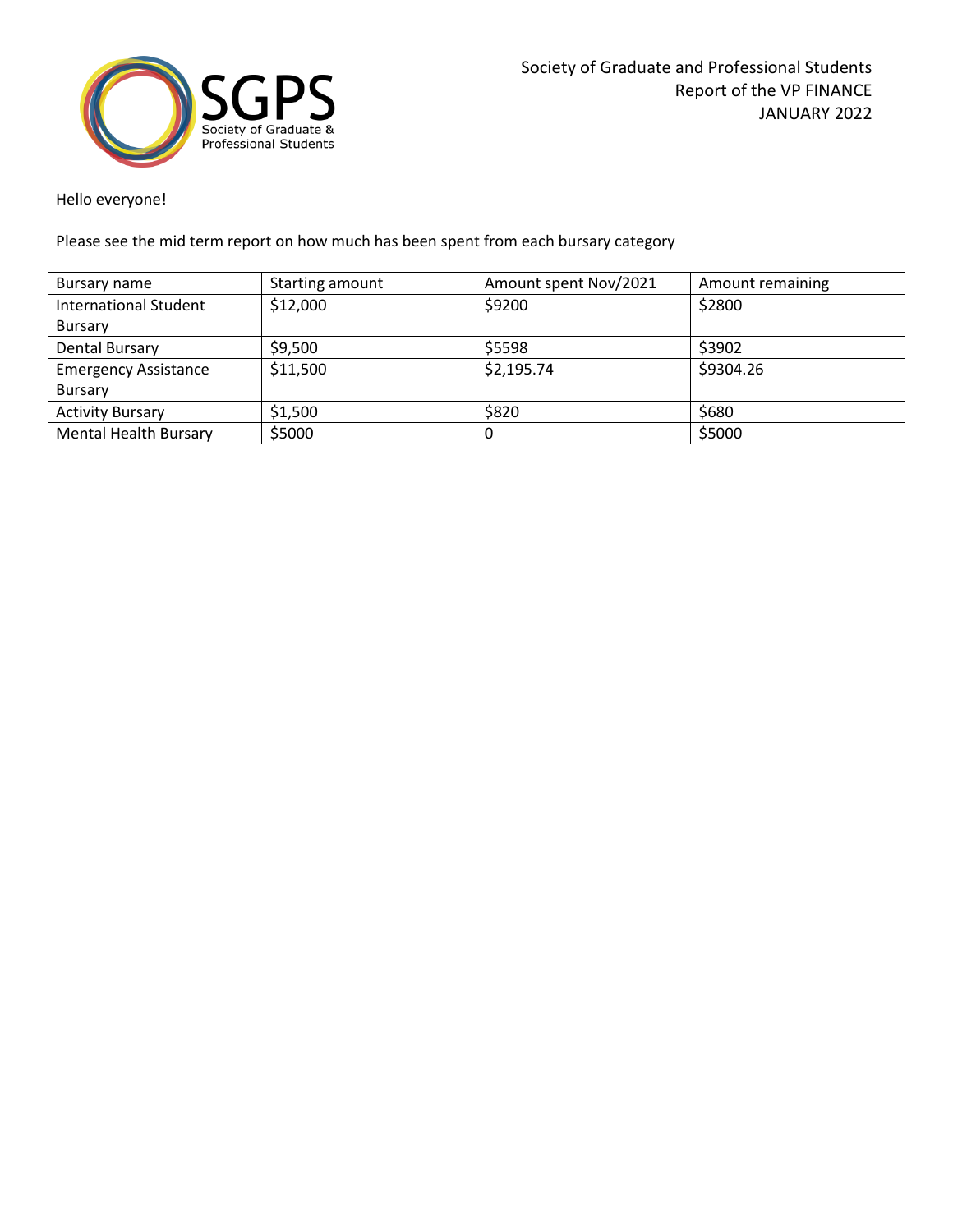| Income                                      | <b>Recommendation for Budget</b> |  |
|---------------------------------------------|----------------------------------|--|
| <b>Health &amp; Dental Plan</b>             |                                  |  |
| 4110 Health & Dental Processing Fees        |                                  |  |
| <b>Total Health &amp; Dental Plan</b>       | 0                                |  |
| <b>Student Fees</b>                         |                                  |  |
| 4105 Student Society Fee                    | \$350,000                        |  |
| 4115 The University Centre                  | \$125,000                        |  |
| 4120 Std ID Validation                      |                                  |  |
| 4185 Grad Peer Support                      | <b>REFUNDED</b>                  |  |
| 4187 SGPS Aborg Comm Fee                    | \$10,000.00                      |  |
| 4191 Social Comm Fee                        | \$10,000.00                      |  |
| 4195 Inter'l Comm Fee                       | \$10,000.00                      |  |
| 4310 Ath & Wellness Comm Fee                | \$10,000.00                      |  |
| 4320 Equity & Diversity Comm Fee            | \$10,000.00                      |  |
| 5230 Student Advisor Fund                   | \$10,000.00                      |  |
| <b>Total Student Fees</b>                   |                                  |  |
|                                             |                                  |  |
| <b>Total Income</b>                         | Budget Income \$558,000          |  |
| <b>Expenses</b>                             | <b>Recommendation for Budget</b> |  |
| <b>Amortization of Capital Assets</b>       |                                  |  |
| 5325 Amortization--Capital Expense          | \$9,319.21                       |  |
| <b>Total Amortization of Capital Assets</b> | \$9,319.21                       |  |
| <b>Bursaries &amp; Grants</b>               |                                  |  |
| 5202 Std Activity Bursary                   | \$1,500                          |  |
| 5235 Dental Fund                            | \$9,500                          |  |
| 5240 International Bursary                  | \$13,000                         |  |
| 5315 Awards- SGPS                           | \$2,000                          |  |
| 5355 Targeted Grants                        | $(-$15,000)$                     |  |
| 5415 Emergency Student Fund                 | 12,500                           |  |
| <b>Mental Health Bursary</b>                | \$5,000                          |  |
|                                             |                                  |  |
| <b>Total Bursaries &amp; Grants</b>         | \$28,500                         |  |
| <b>Commissioners</b>                        |                                  |  |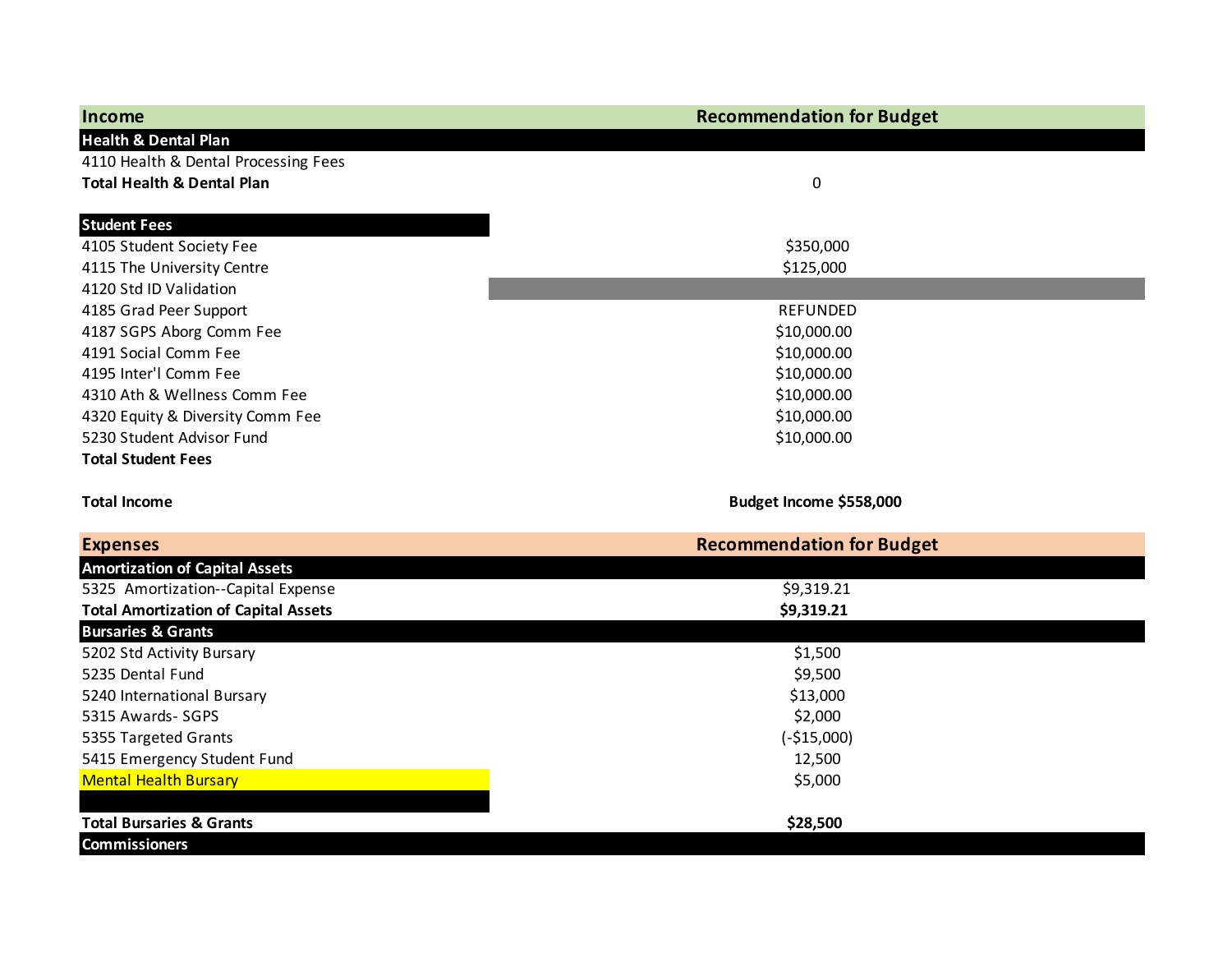| 5360 Equity Comm. Expenses                              | \$1,000                                |
|---------------------------------------------------------|----------------------------------------|
| 5505 Intern'l Comm. Expenses                            | \$3,000                                |
| 5508 Indigenous Comm Events                             | \$1,000                                |
| 5515 Athletics Comm. Expenses                           | \$1,000                                |
| 5563 Social Events                                      | \$2,500                                |
| <b>Total Commissioner Events</b>                        | \$8,500                                |
| <b>Conferences &amp; Professional Development</b>       |                                        |
| 5504 Professional Development                           | \$1,200                                |
| <b>Total Conferences &amp; Professional Development</b> | \$1,200                                |
| <b>Council and Committees</b>                           |                                        |
| 5371 Council                                            | 1,800.00                               |
| 5405 Elections and Referendum                           | 3,500.00                               |
| 5501 Exec Internal                                      | 2,000.00                               |
| <b>Total Council and Committees</b>                     | \$7,300                                |
| <b>5660 Dues and Subscriptions</b>                      |                                        |
| 5660 Dues and Subscriptions                             | \$5,000                                |
| <b>Total Dues and Subscriptions</b>                     | \$5,000                                |
| <b>Honoria &amp; Stipends</b>                           |                                        |
| 5581 Exec Stipends                                      | 68,500.00                              |
| 5583 Commissioner Stipends                              | 38,000.00                              |
| 5585 Coordinator Stipend                                | 10,000.00                              |
| 5593 Speaker Stipend                                    | 6,000.00                               |
| <b>Total Honoria &amp; Stipends</b>                     | \$117,500                              |
| <b>Insurance</b>                                        |                                        |
| 5495 Insurance                                          | \$13,000                               |
| <b>Total Insurance</b>                                  | \$13,000                               |
| <b>Professional fees</b>                                |                                        |
| 5350 HR Consulting                                      | \$12,000                               |
| 5527 Banking Expense                                    | \$2,200                                |
| 5541 Accounting Fees                                    | \$50,000                               |
| 5543 Legal Fees                                         | \$10,000                               |
| <b>Total Legal and professional fees</b>                | \$74,200                               |
| <b>Office and Other Expense</b>                         |                                        |
| 5521 Copier                                             | \$3,500                                |
| 5522 Food                                               | \$100                                  |
| 5523 General Office Expense                             | \$1,500 (based on Sandy's projections) |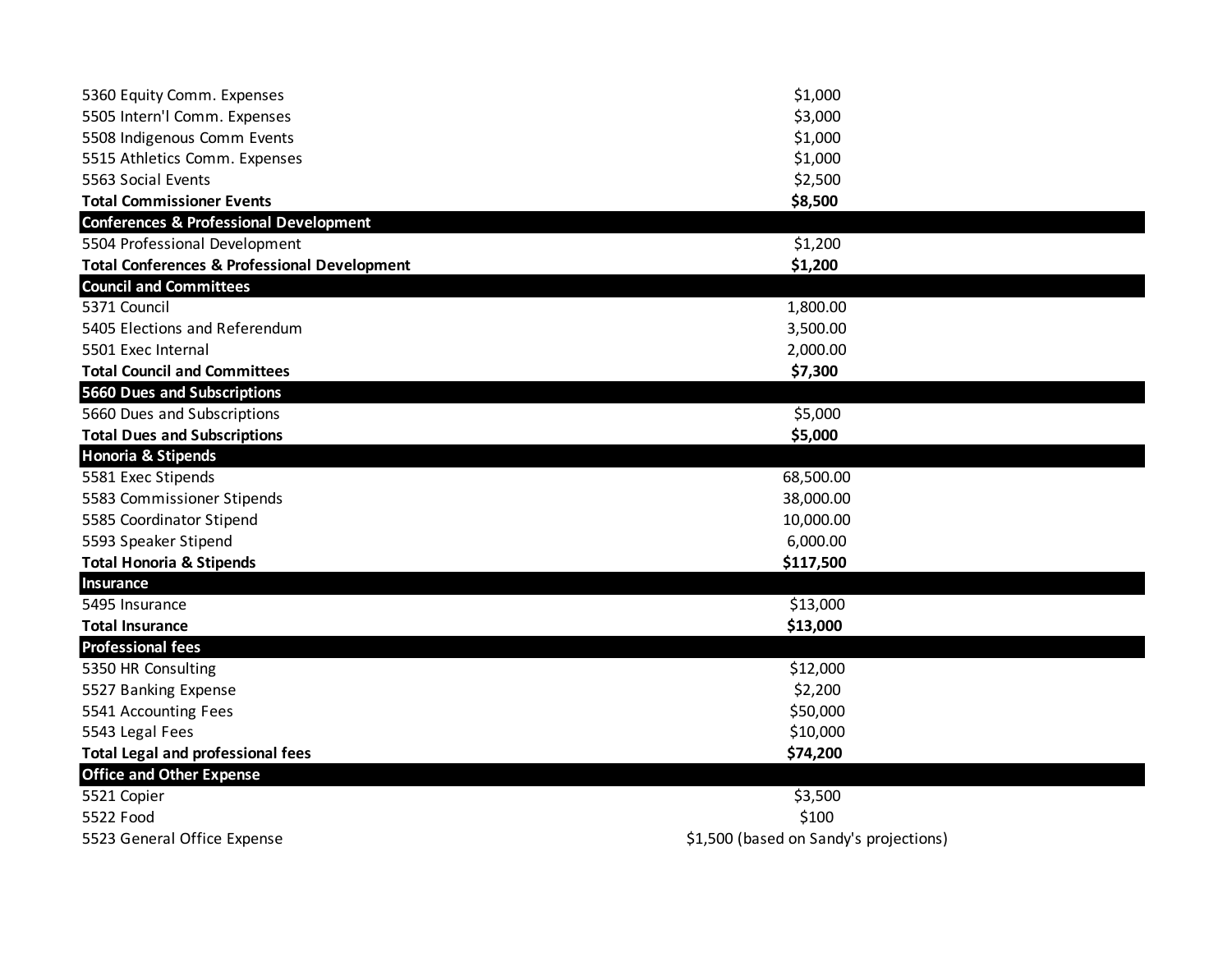| <b>Total Expenses</b>                      | \$595,252.21 |  |
|--------------------------------------------|--------------|--|
| <b>Total Wages &amp; Benefits</b>          | \$198,833    |  |
| 5624 CPP Expense                           | \$4,493.24   |  |
| 5623 El Expense                            | \$3,620      |  |
| 5621 Grad Peer Support Wages               | 0            |  |
| 5619 Temp Admin Wages                      | 0            |  |
| 5617 Regular Employee Wages                | \$160,000.00 |  |
| 5603 Student Training Exp                  | \$720        |  |
| 5601 Student Advisors Wages                | \$30,000     |  |
| <b>Wages &amp; Benefits</b>                |              |  |
| <b>Total Telephone</b>                     | \$9,900      |  |
| 5611 Telephone                             | \$9,900      |  |
| <b>Telephone</b>                           |              |  |
| <b>Total Sundry</b>                        | \$13,200     |  |
| 5635 Conference Expenses                   | \$0          |  |
| 5506 Club Funding                          | \$5,000.00   |  |
| 5440 Transition and Planning               | \$1,500.00   |  |
| 5420 Appreciation - Internal               | \$1,200.00   |  |
| 5393 GPSC Expenses                         | 0            |  |
| 5391 Sponsorship                           | \$5,500      |  |
| <b>Sundry</b>                              |              |  |
| <b>Total Space Cost</b>                    | \$95,000     |  |
| 5503 Space Cost                            | \$95,000     |  |
| <b>Space Cost</b>                          |              |  |
| <b>Total Orientation &amp; Advertising</b> | \$6,500      |  |
| 5507 Promotional Material                  | \$1,000      |  |
| 5457 Orientation SWAG                      | \$0          |  |
| 5310 Orientation Events                    | \$5,500      |  |
| <b>Orientation &amp; Advertising</b>       |              |  |
| <b>Total Office and Other Expense</b>      | \$7,300      |  |
| 5650 Website Expenses                      | \$1,000      |  |
| 5528 Small purchases/repairs               | \$1,000      |  |
| 5525 Postage                               | \$200        |  |
| 5524 Reversed Stale Dated Items            | \$0          |  |
|                                            |              |  |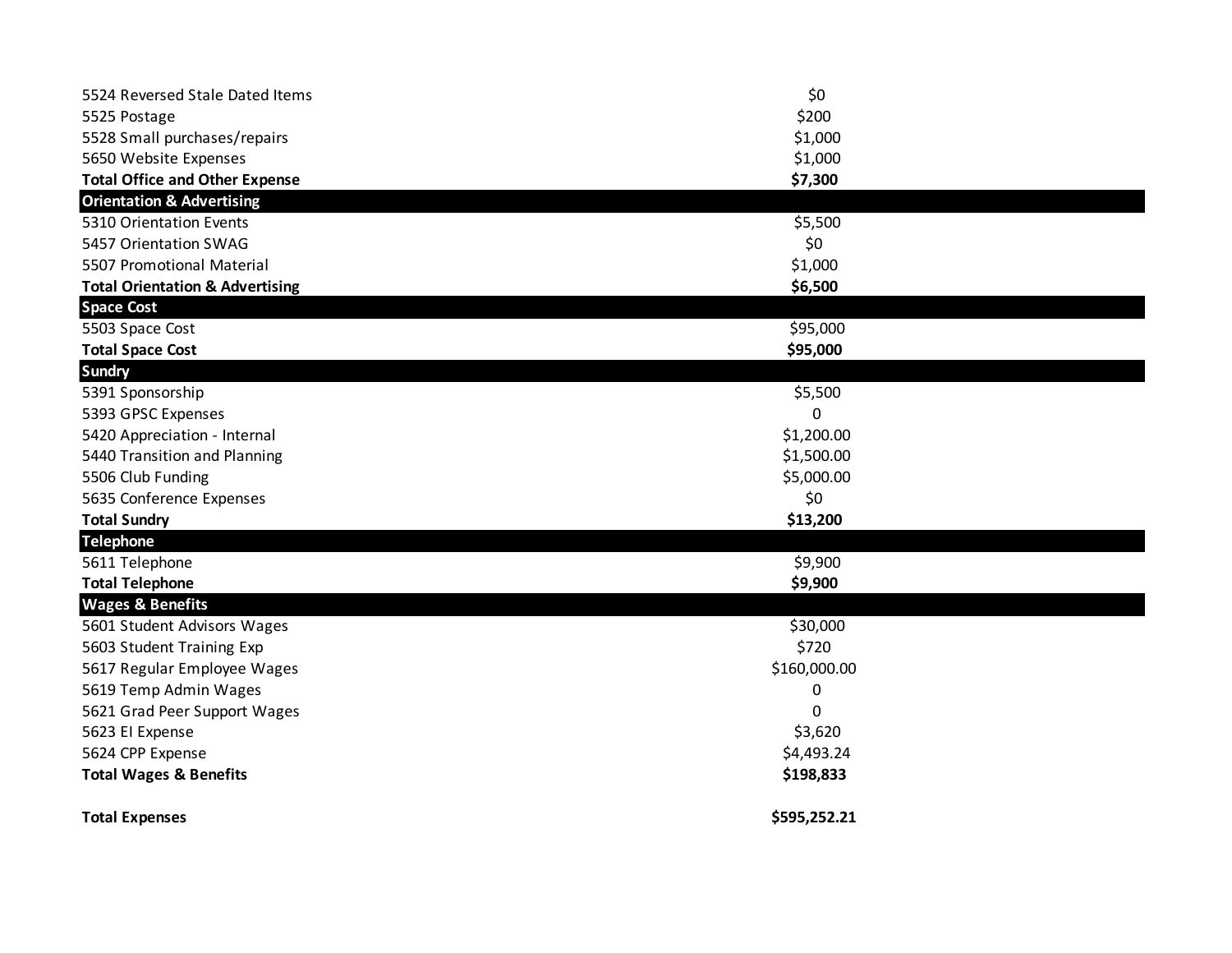| <b>Total Budget Income</b>   |  |
|------------------------------|--|
| <b>Total Budget Expenses</b> |  |
| <b>Total Deficit</b>         |  |

**Total Budget Income \$558,000.00 Total Budget Expenses \$595,252.21 Total Deficit (\$37,252.21)**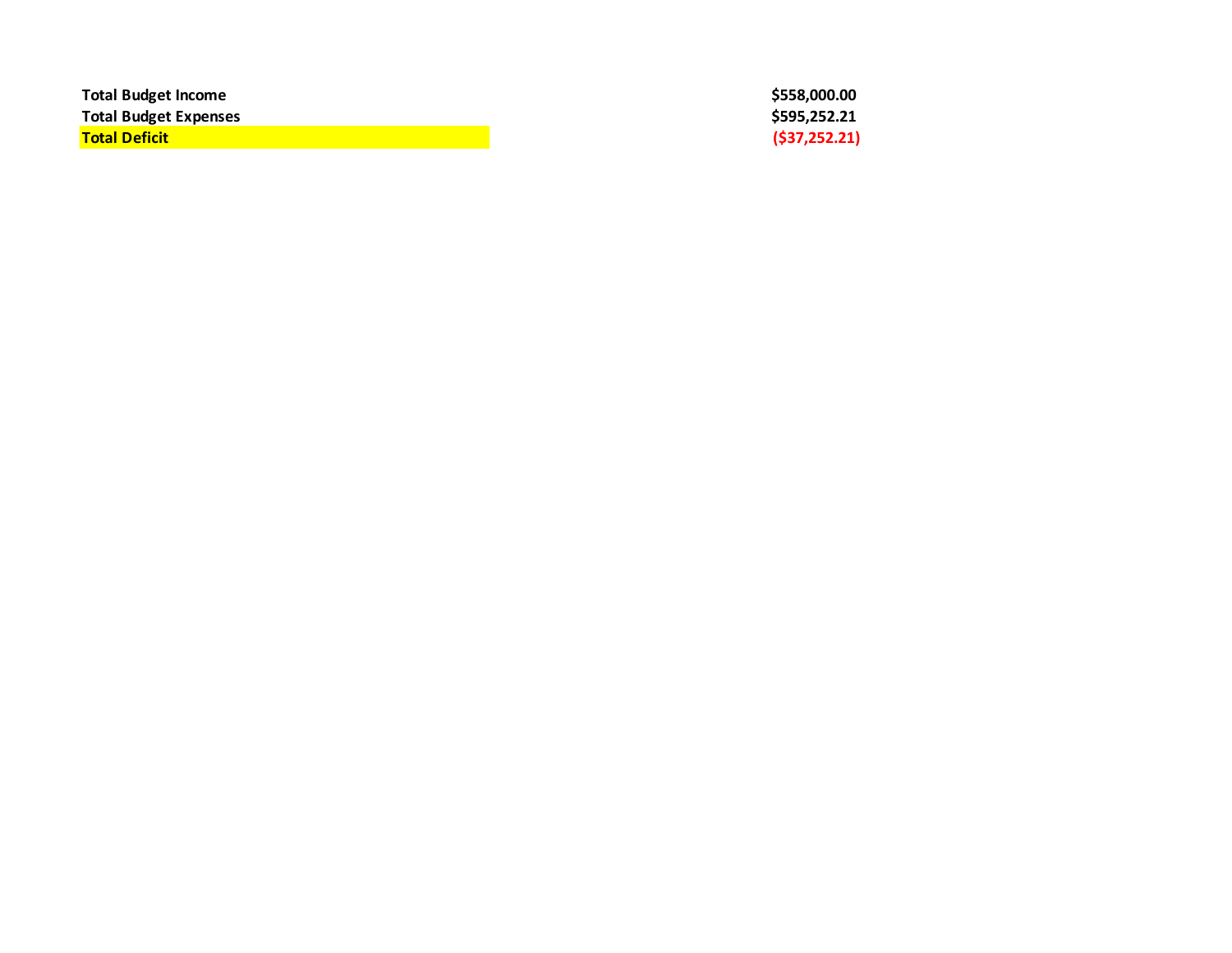

Good Evening Council Members,

I hope you all had a wonderful holiday break and that the new semester has greeted you kindly! My updates are relatively sparse as the SGPS was on holiday for 2 weeks. Please be sure to contact me a[t equity@sgps.ca](mailto:equity@sgps.ca) if you have any questions, comments, or general interest in any of the initiatives or projects listed!

#### 1. Advocacy and Support

Following an incident of violence against two female racialized graduate students, I have been doing ground level work in peripheral support of the community as well as supporting the International Commissioner (Sabrina Masud) in her tireless efforts to mobilize and support the students and community through this stressful time.

#### 2. Committee Work

- **BEAG** (Built Environment Advisory Group) meeting planned for this week.
- **UCARE and sub-councils** meetings planned for later this month
- **PSAC901 Anti-Oppression Working Group** I have been working to put together a series of workshops for financial literacy. The first of which will occur later next month. We've also been discussing ways to provide more safety options for BIPOC community members both in terms of preventative awareness in the broader Kingston community and safety measures for BIPOC students in need of assistance after an incident.
- **BIPOC Supports Working Group** with HREO and AMS nothing to report
- **Student Mental Health Network** We've delayed the distribution of the 30 care packages due to the current remote status of the university. We're hoping to distribute after reading week. A registration link for the care package draw will be released later this month.
- **(Deputy EDC) Provost's Action Group for Gender and Sexual Diversity (PAGGAS)** nothing to report

### 3. Projects: Soft Infrastructure Network

I am excited to announce that the Soft Infrastructure Network has finally had its first round of meetings! Three sperate meetings were needed to accommodate all the EDII reps who wanted to participate and all three went extremely well! During the meetings we introduced ourselves, discussed issues of concern in our respective departments, goals we'd each like to achieve, and some take-home tasks. Our second round of meetings will be in February. Please reach out to your department's graduate/professional student EDII representative to inquire about the Network and if they have not participated please encourage them to contact me to join!

4. Projects: Resource Vlog – this project has been dropped and will no longer appear in my reports.

Monica Garvie HBSc, MSc [equity@sgps.ca](mailto:equity@sgps.ca) *Equity and Diversity Commissioner Society of Graduate and Professional Students*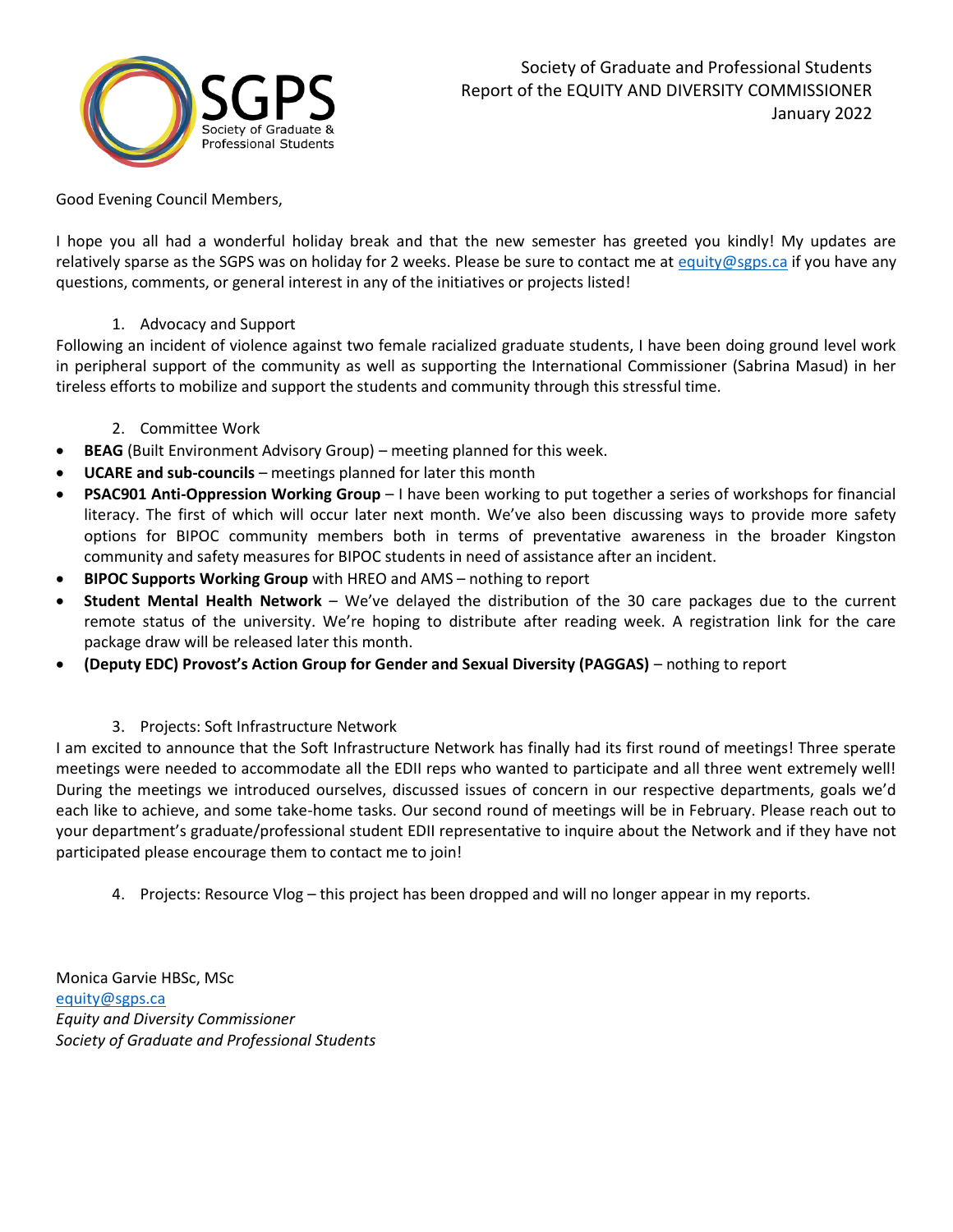

Hello everyone,

I hope you have all enjoyed your well-deserved break.

As you all know, Queen's announced that the first month and a half of the winter semester would be virtual. This has affected the year plan that Derek and I had developed quite a bit. We are now working on transitioning these events into a virtual format.

We have a few events that are in motion. More information about these events below:

- 1. **Virtual speed-friending, January 31st, 2022**: This event will be taking place on zoom and will focus on people getting to know new people within the SGPS community. It will be like speed-dating but to make new friends. The event will take place between 7pm and 8.30pm. The hope is that this will reduce members feeling of isolation in these virtual times.
- 2. **Virtual Among Us games night, February 10th**: Again, this event is aimed at reducing the isolation of graduate and professional students at this time and creating a positive and social virtual space. The event will take place on Zoom between 7.30-9PM.
- 3. **Virtual Eco workshop**: This eco workshop will focus on vegan cooking and reducing food waste. The hope is to have this workshop in the middle of February. More information will be released when a date and time have been agreed on with the facilitator.

Please share the information about these events as more information is posted on SGPS social medias.

Beside events, Derek will also be working on taking pictures for the SGPS recipe blog and coming up with some new recipes. If you have any ideas of recipes you would like to see featured, please reach out to me or Kassandra at athletics@sgps.ca.

If you have any comments, questions, or suggestions about these or any other future events, please feel free to contact me (social@sgps.ca).

Sincerely, Emilia Ganslandt Social Commisioner, SGPS